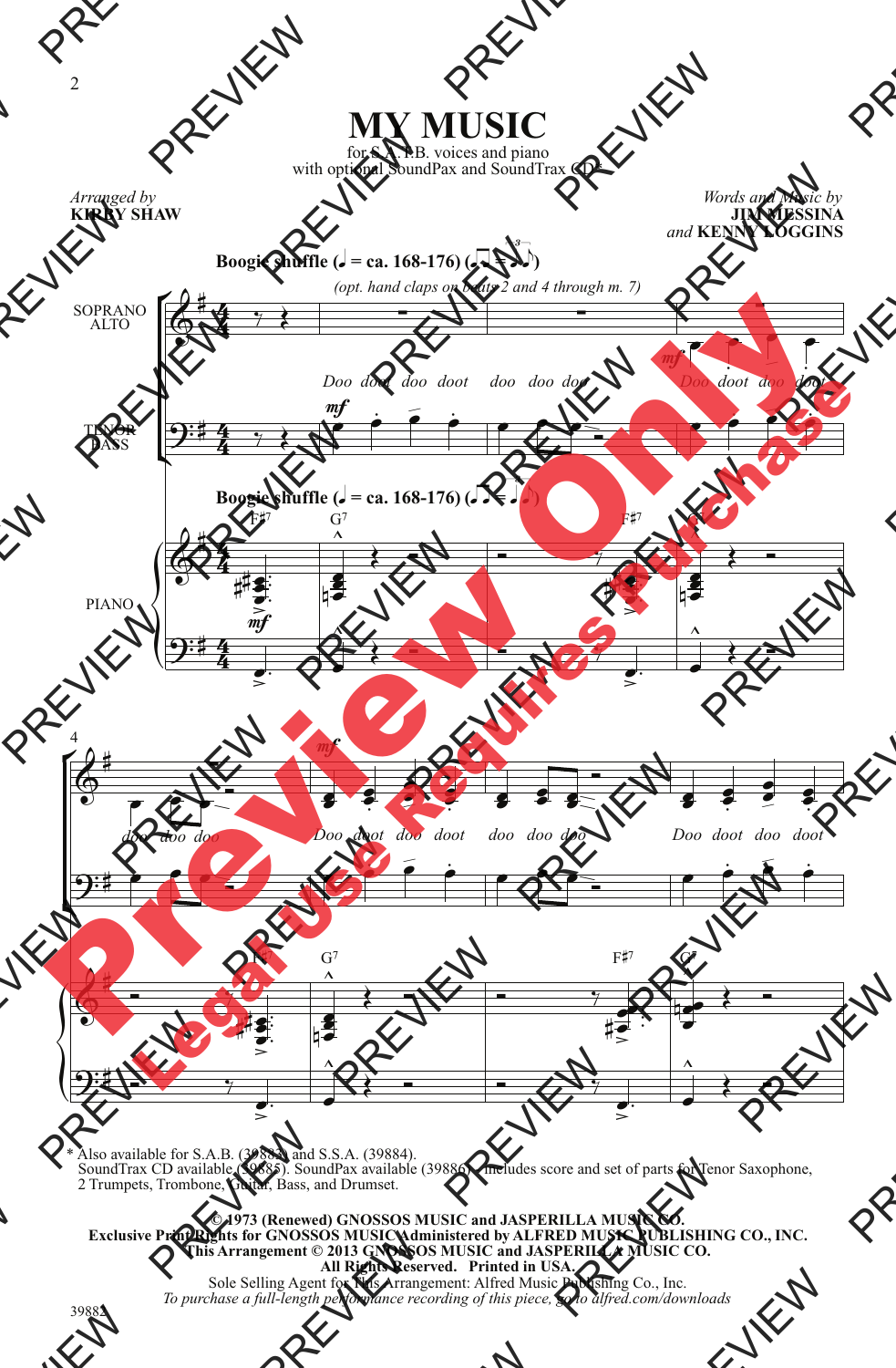

39882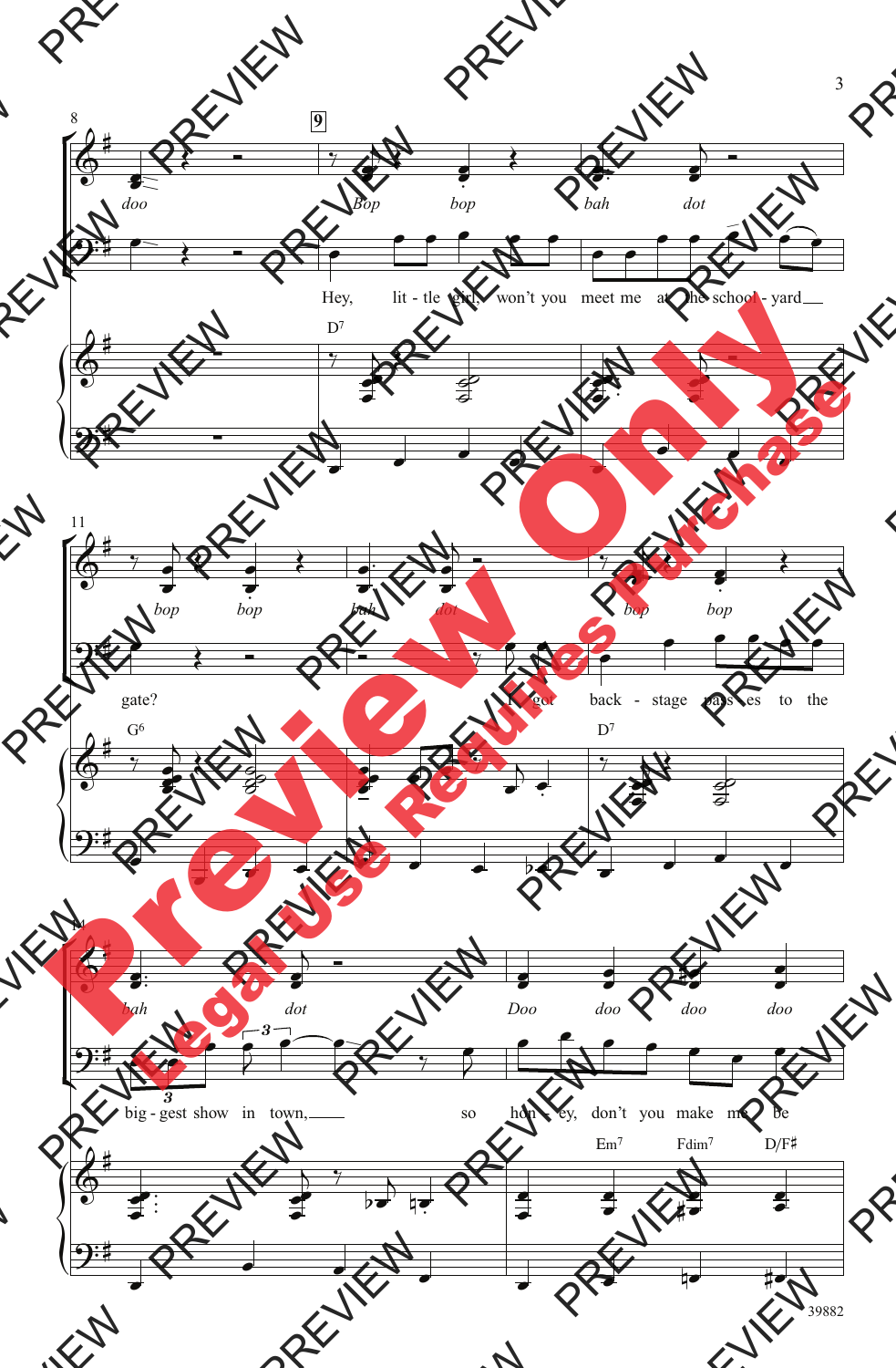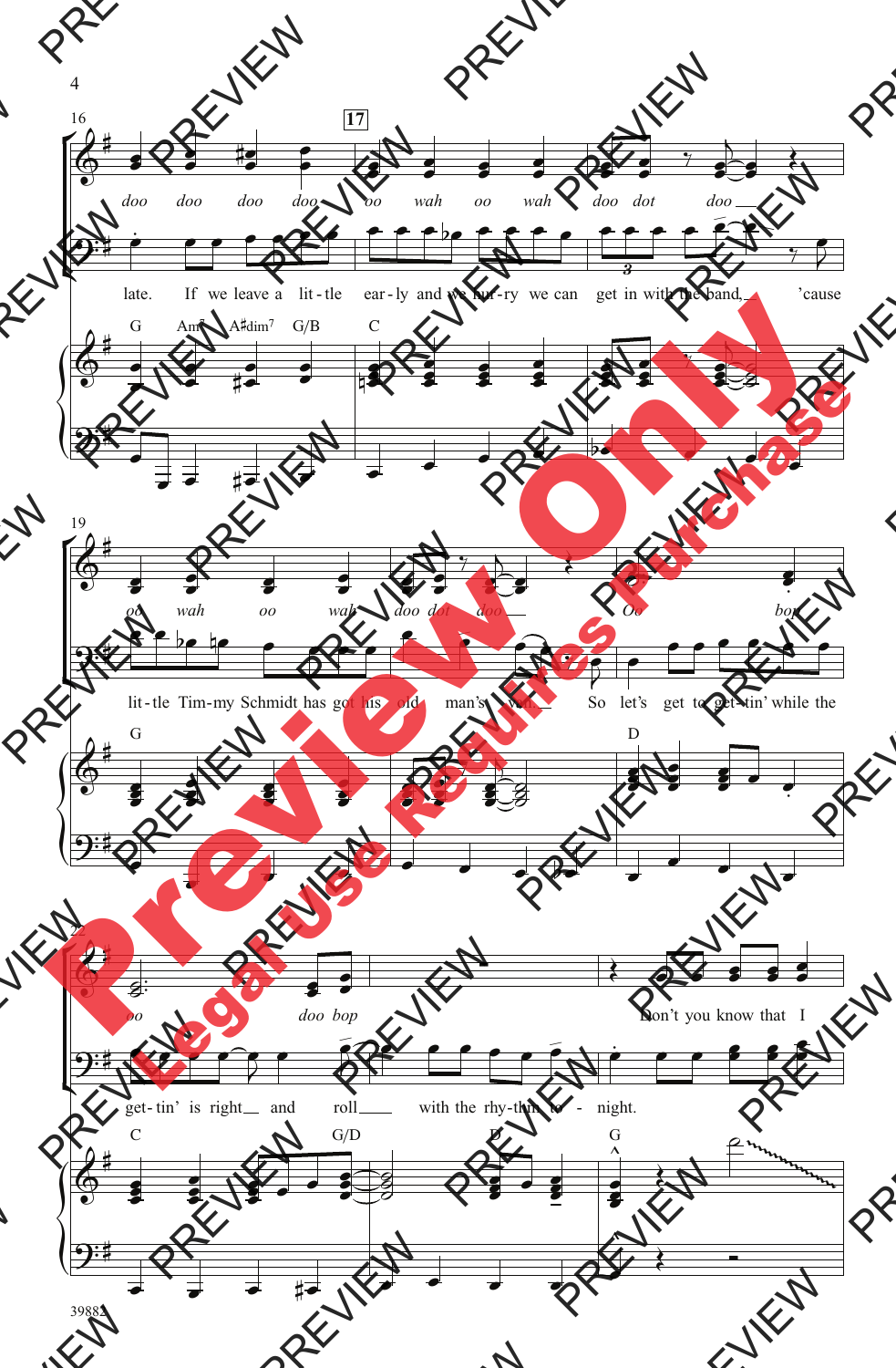

<sup>39882</sup>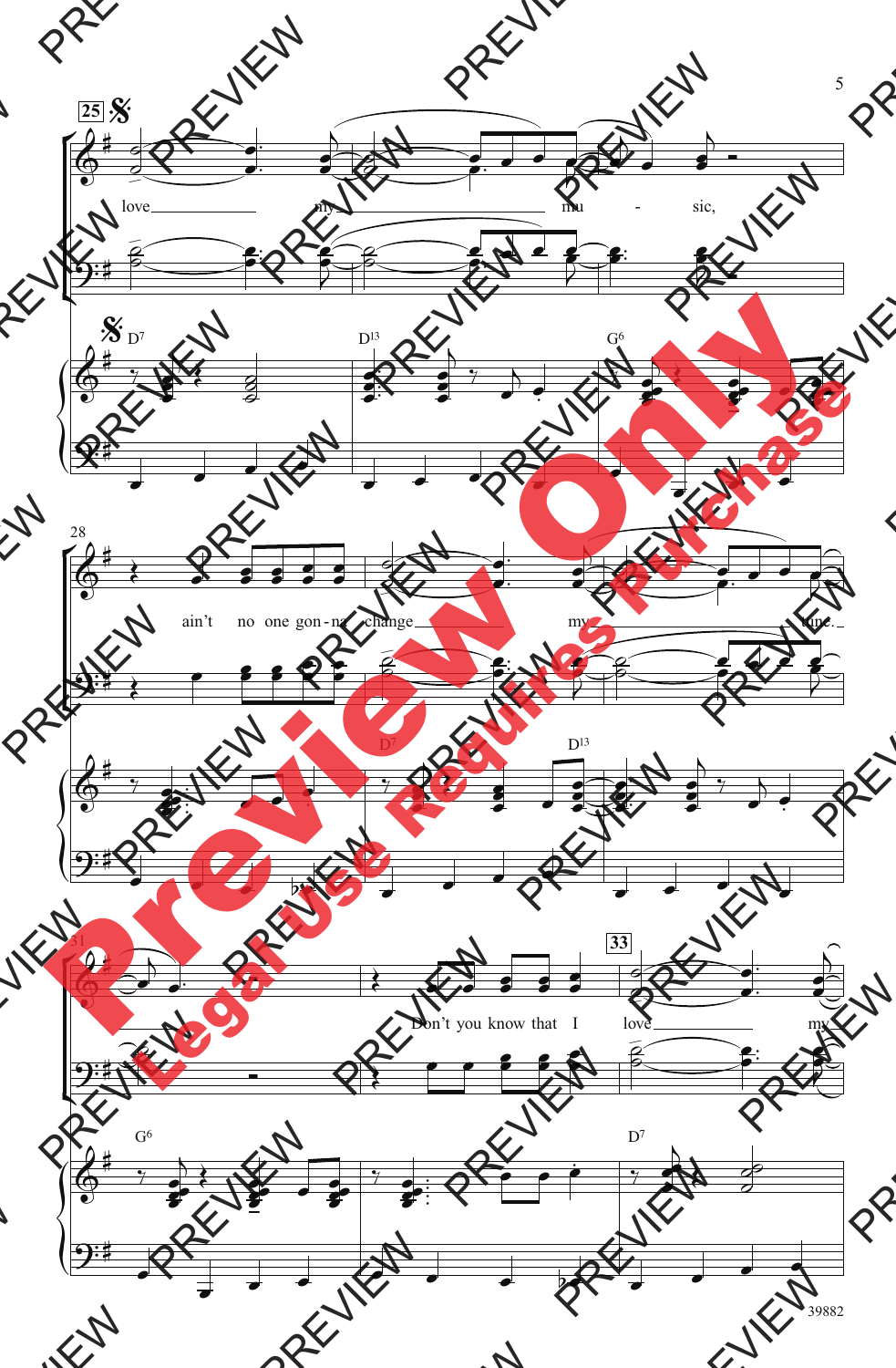

39882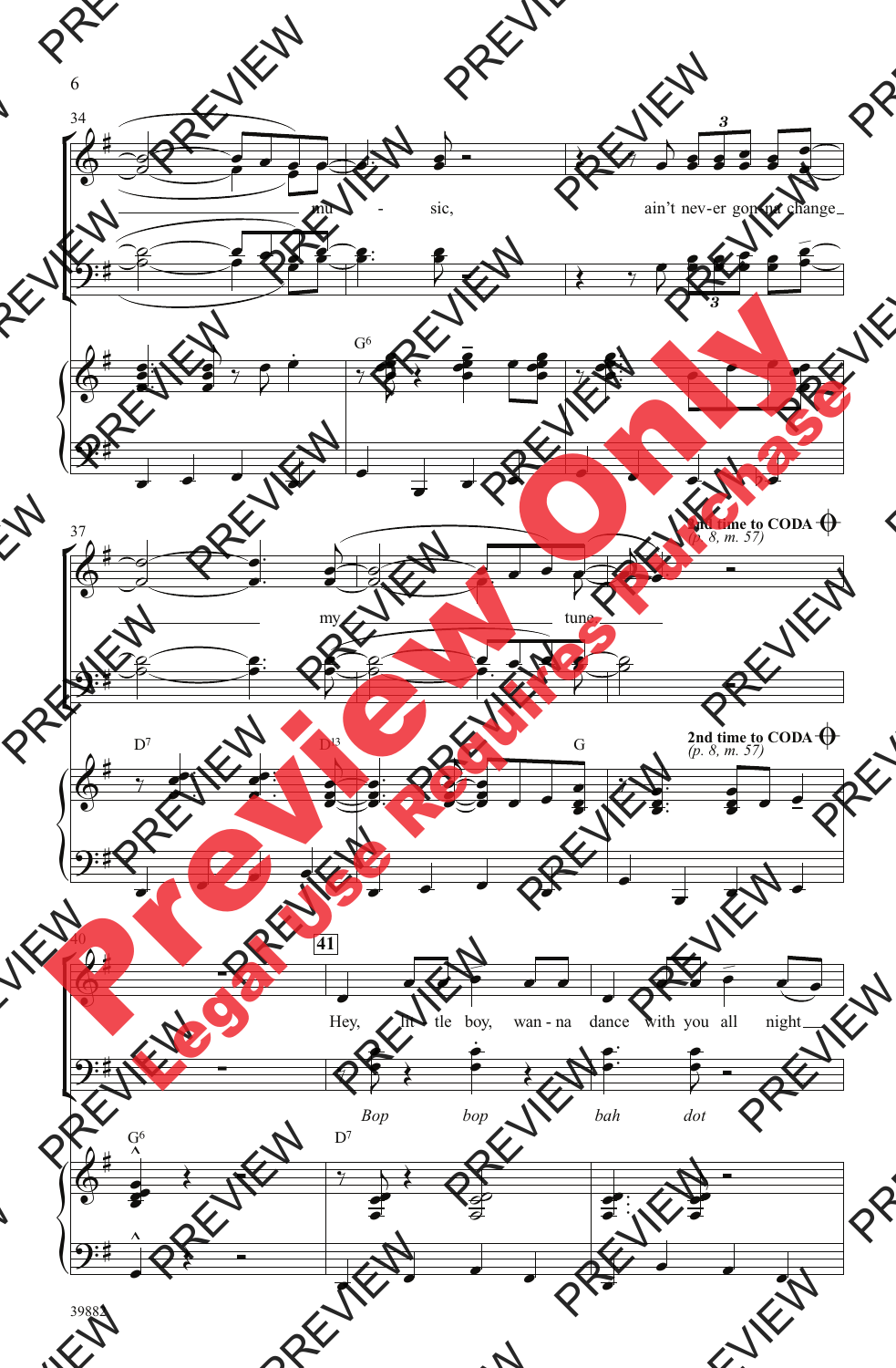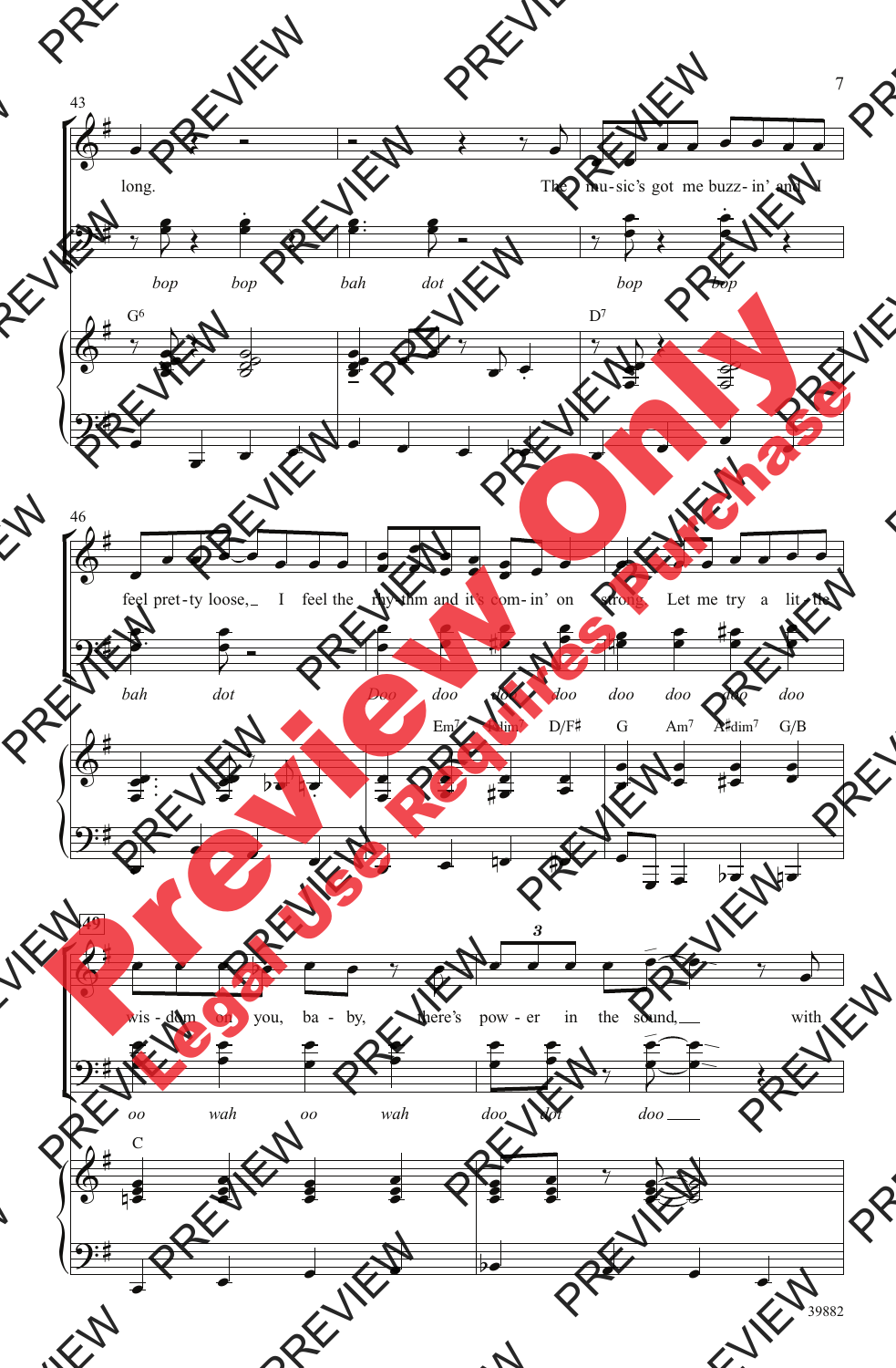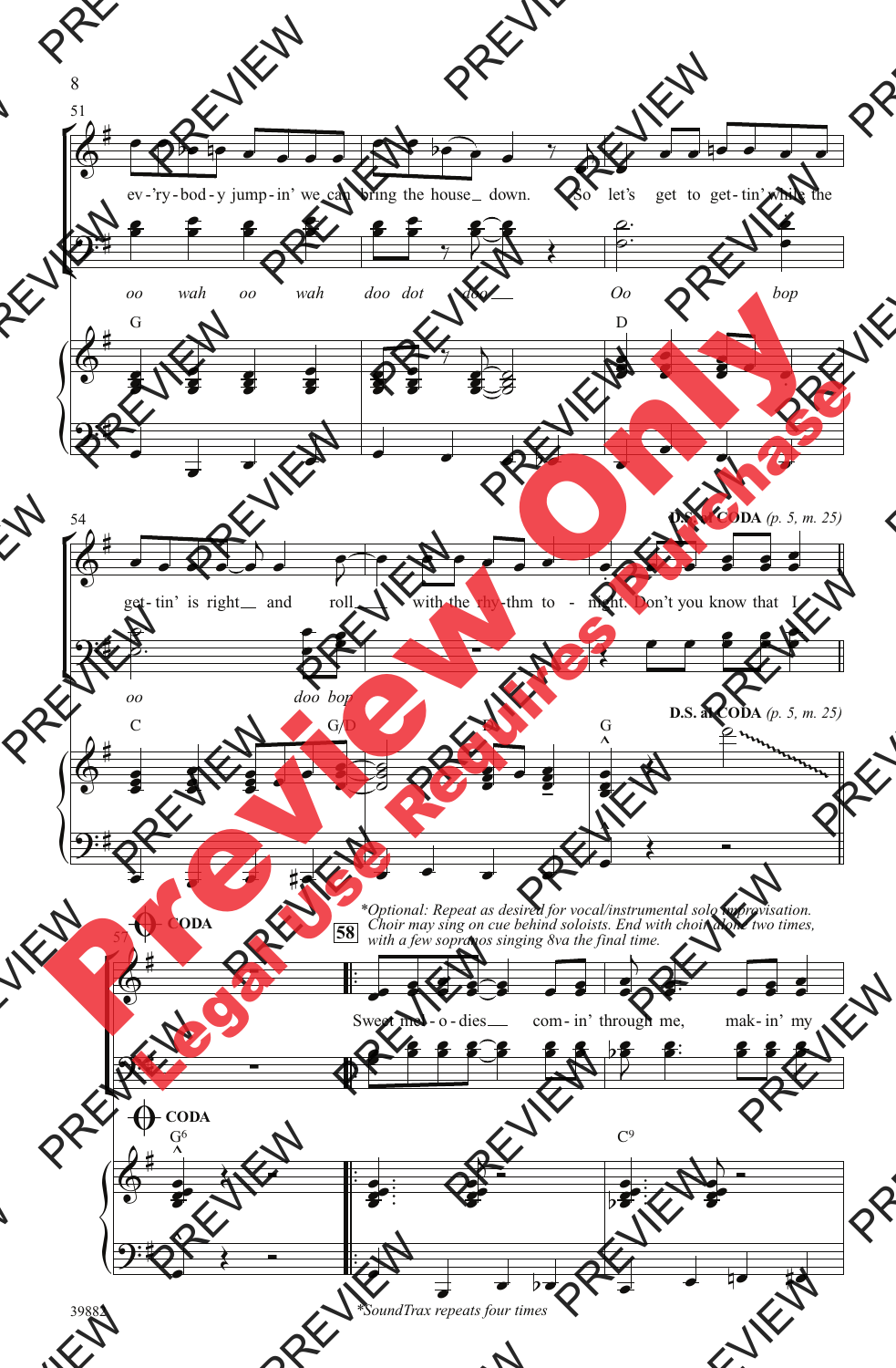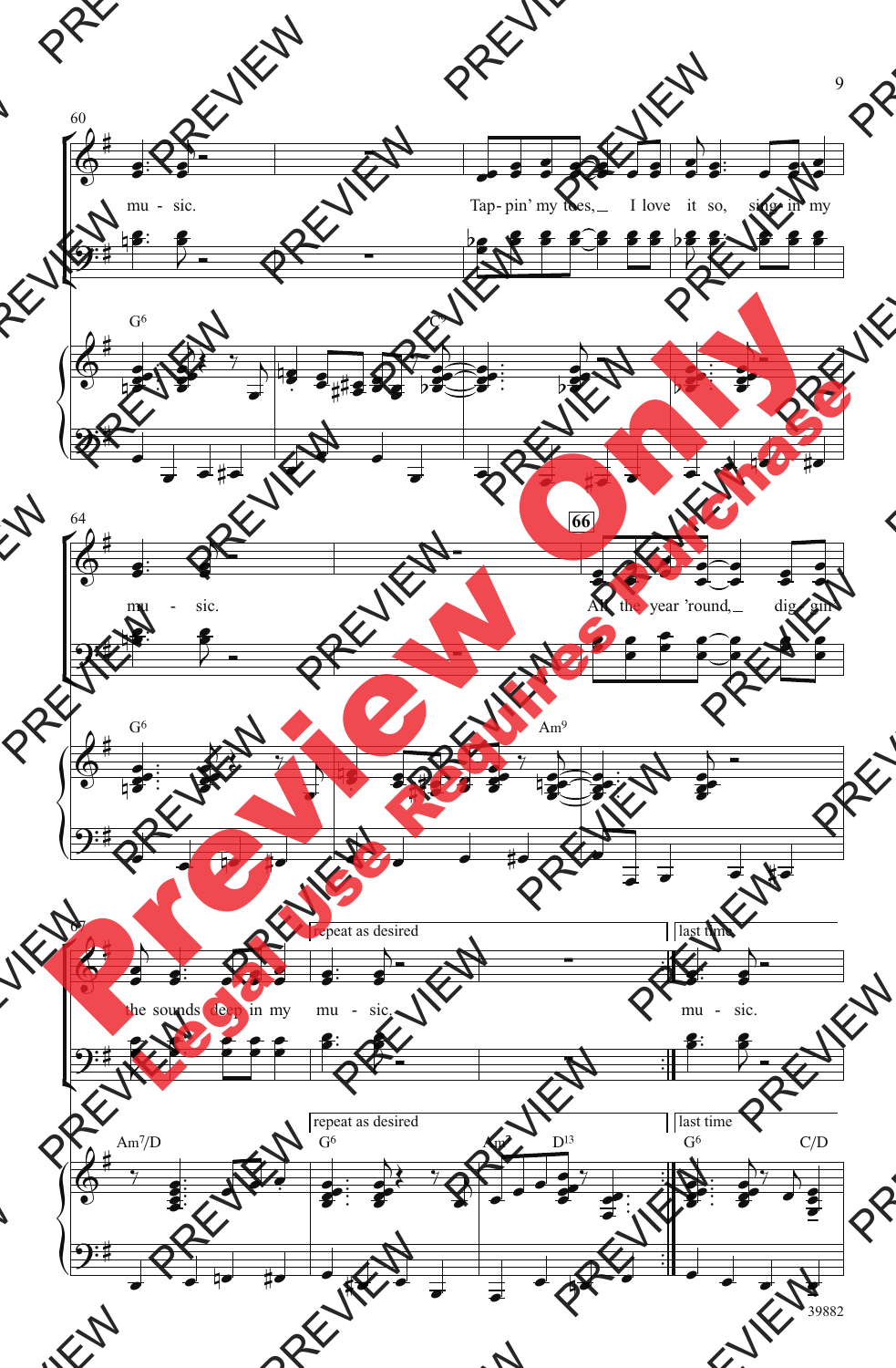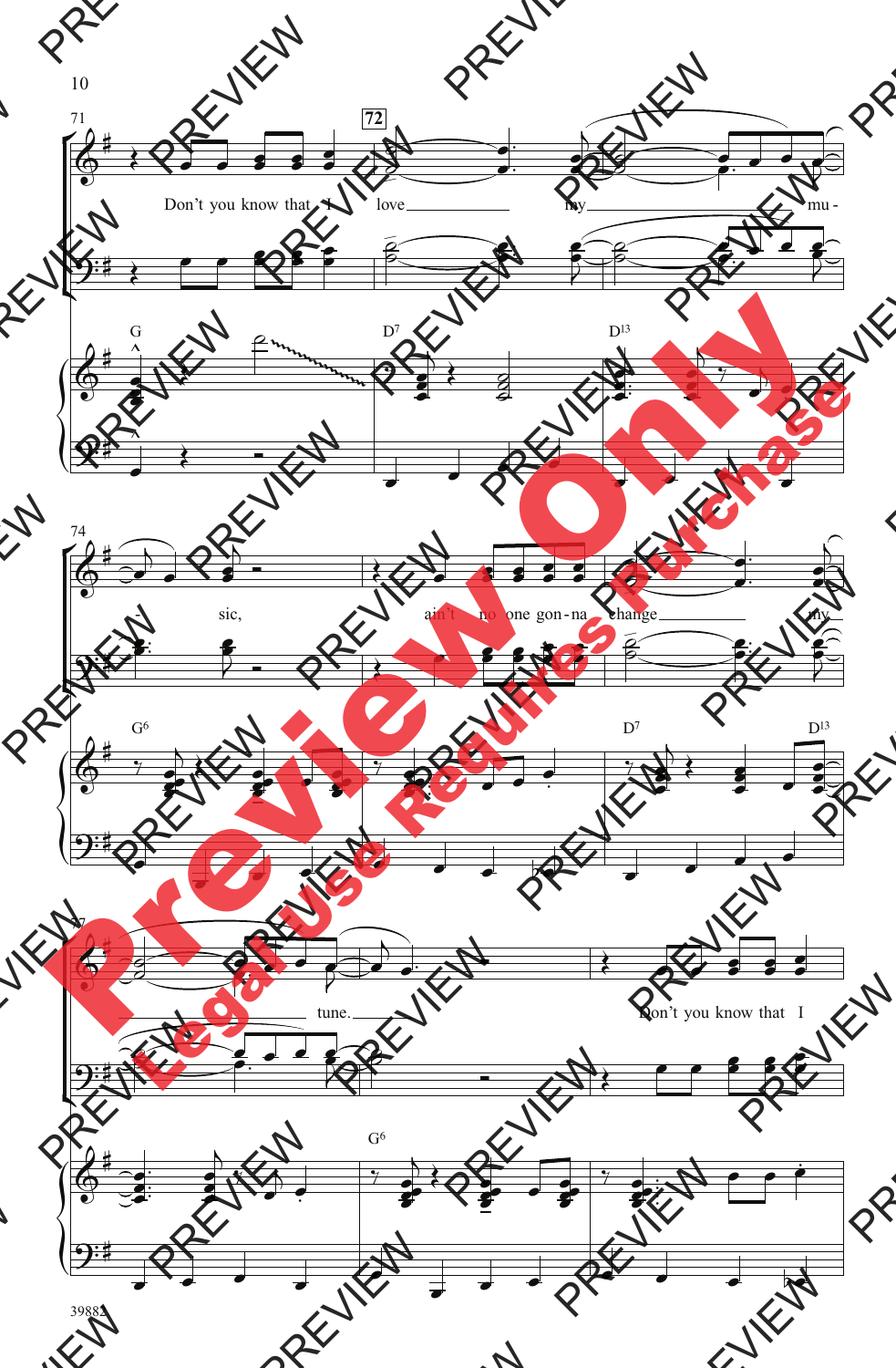